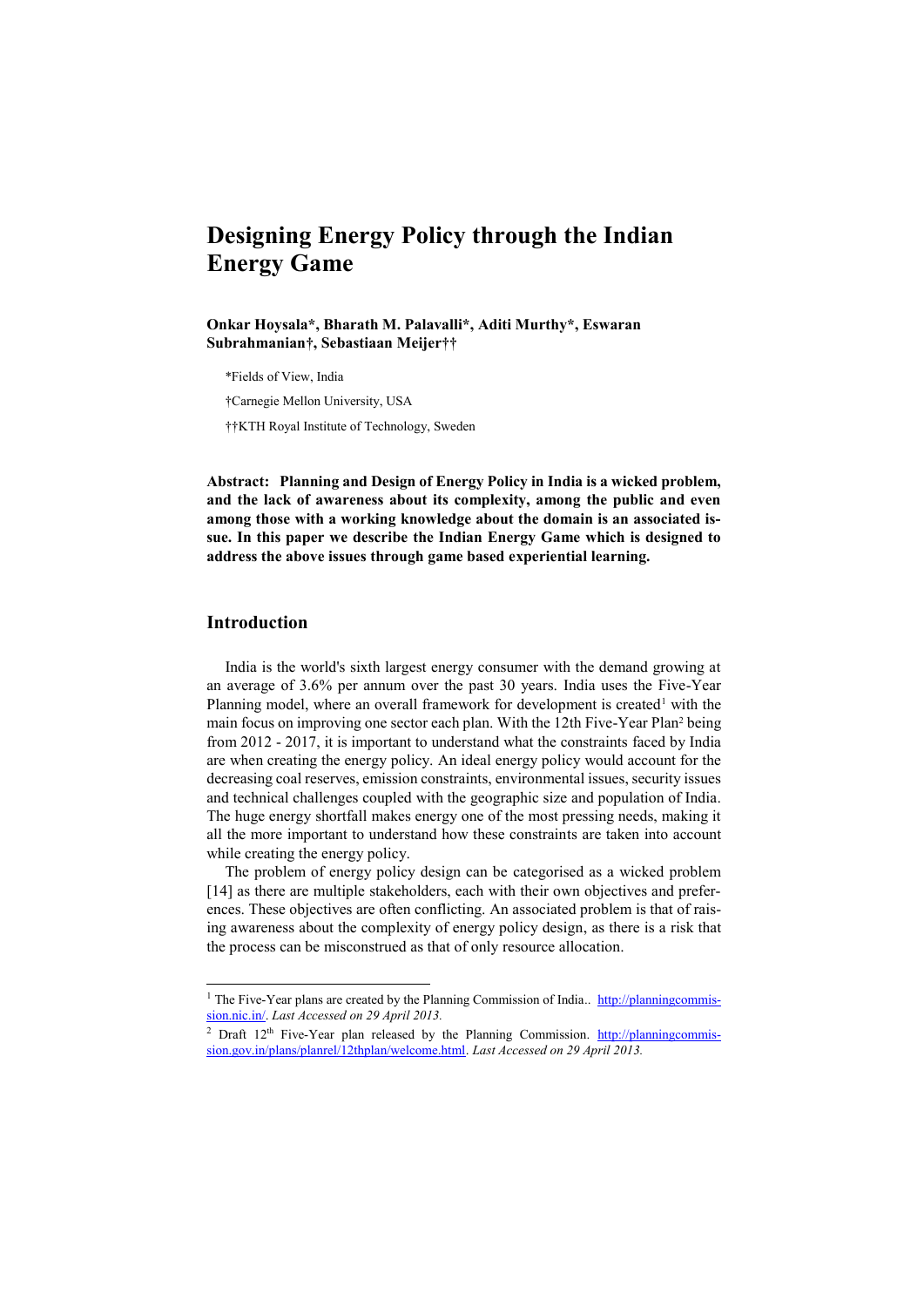Serious Games have proved useful as tools for policy making processes and for policy advocacy and awareness. Hofstede [8] argues that over the past 40 years, serious games have become a powerful way to learn about complex organisational situations within a realistic context. Over the last forty years, games have proved a very useful and powerful tool to explore solutions for complex multi-actor problems, with conflicting objectives [1, 4, 5, 6, 9, 11 and 12].

In the next section we will present in more detail the energy policy design in India, the challenges faced by the stakeholders involved, and the lack of awareness about the complexity. We then describe the Indian Energy Game and how the game has been designed to address some of the challenges relating to the awareness of energy policy design in India. In the last section, we describe results from a few gameplay sessions.

# **Energy Policy Design in India**

Considering the geographic size of India, its population and its increasingly growing energy needs, energy policy in India is complex in nature can be explained due to the following factors:

- 1. Institutional Structure The Indian Energy Policy sector has multiple key players, both at the centre and the state government levels. At the centre, there are the Planning Commission and Empowered Group of Ministers (EGOM), that decide on the overall plan. The Planning Commission sets an energy target for five years after recommendations from these ministries. There are six ministries under the Government of India which are responsible for energy policy design and implementation. Each institution involved has its own mandate and objectives. For instance, DAE's objective is to increase the nuclear power generation capacity and MoP's objective to add coal generation capacity. Each ministry is interested in promoting the generation technologies they are responsible for [3]. Furthermore, there are private sector industries involved in electricity generation and research & development (refer Figure 1 in TERI Energy Data Directory  $[16]$ ).
- 2. Geopolitical factors Though one of the policy objectives in the energy policy framework is energy security and independence, India is still highly dependent on fuel imports for generation of electricity. India imports 61% crude oil and about 21% natural gas for its energy usage [13]. Geopolitical factors play a key role in some of the energy choices. For example, increasing natural gas plants would mean increased dependence on imports, which would leave the country vulnerable to international price shock [13].
- 3. Environmental factors Though India's greenhouse gas emissions (GHG) are less than the global average, the sustainable development policy direction makes it important to contain emissions [13]. Given the relationship between economic growth and sustainable development, there are both internal and international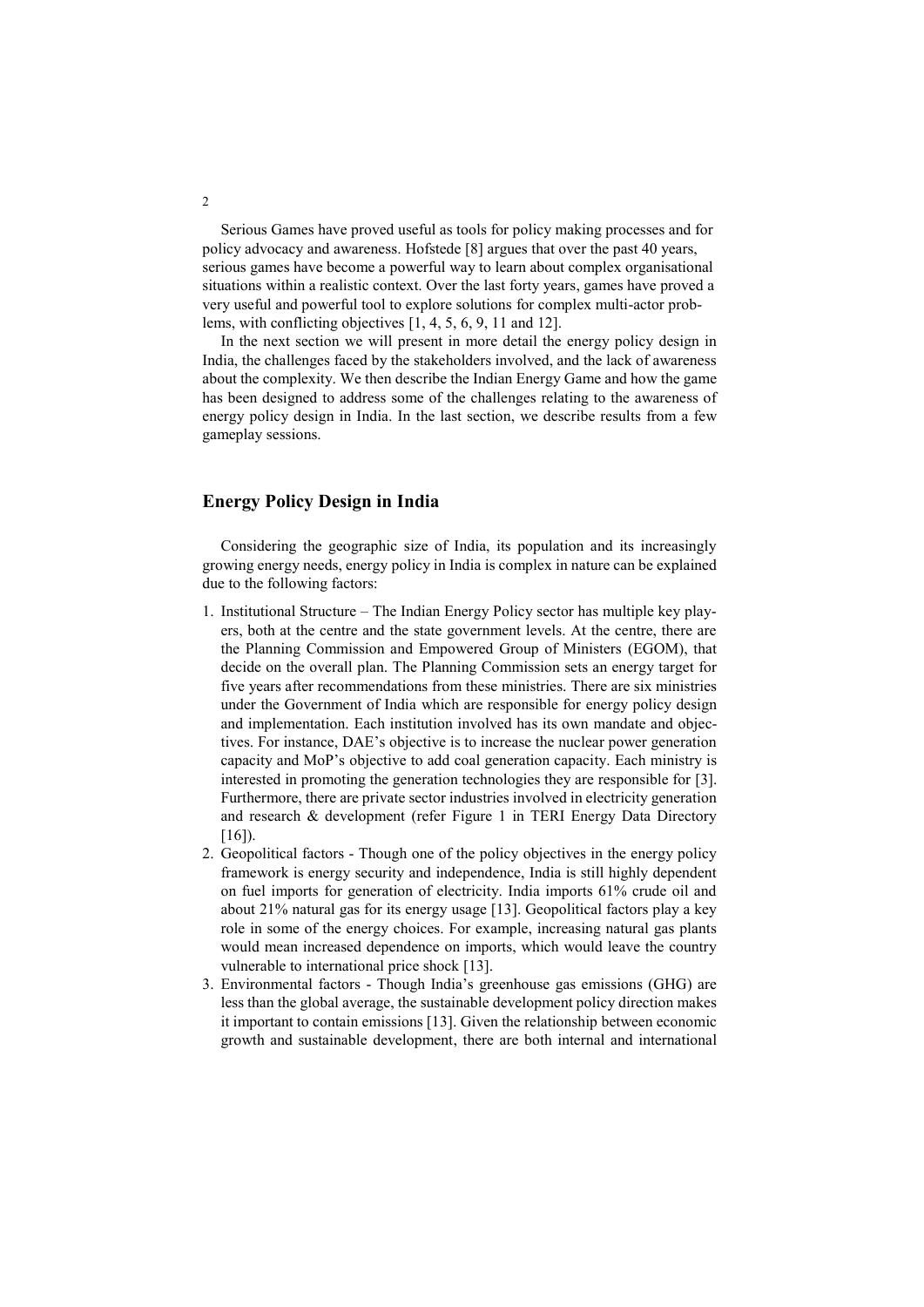pressure to keep the GHG emissions under a certain level. This increases the pressure to use cleaner fuels and invest in research & development.

- 4. Technical factors Some generation technologies have associated technical issues that limit their capacity; such as unstable grids resulting from varying wind speeds [2]. Technical failures could also arise due to lack of maintenance leading to massive shortfall in energy.
- 5. Social factors One of the primary objectives in energy policy is Universal Energy Access [3]. However, this has been difficult to realise due to capacity shortage and affordability issues. This makes producing electricity at very low costs one of the key constraints. Additionally, some of the generation technologies have high societal costs. For instance, large hydroelectric projects displace millions of people, and having an effect on the surrounding ecosystem as well<sup>3</sup>.
- 6. Monetary factors India's economy is growing and this needs a matching growth in energy capacity. Ministries have a limited budget to work with, making it hard to achieve desired energy targets [16].

In the following section, we will describe the Indian Energy Game and how we have addressed these factors in the game.

# **Indian Energy Game**

Experiential learning [10] is a cyclic process, where learning can begin at any of the stages (concrete experience, observation and reflection, the formation of abstract concepts and testing in new situations).

The Indian Energy Game was designed as a learning tool to help participants learn about the complexity involved in designing the energy policy in India, by allowing them to experience the policy making process. In the previous section, we described the various factors that make the energy policy design in India a complex problem. The game was targeted at the public at large, and to people with a working knowledge of the energy sector.

#### *Tensions Designed in the Game*

-

Fullerton [7] defines formal elements as those elements that form the structure of the game. She describes Players, Objectives, Procedures, Rules, Resources, Conflict, Boundaries and Outcome as formal game elements. We adopted this approach in designing the game.

<sup>3</sup> For example, refer case of the Narmada Bachao Andolan (NBA), [http://narmada.org.](http://narmada.org/) *Last accessed on 29 April 2013.*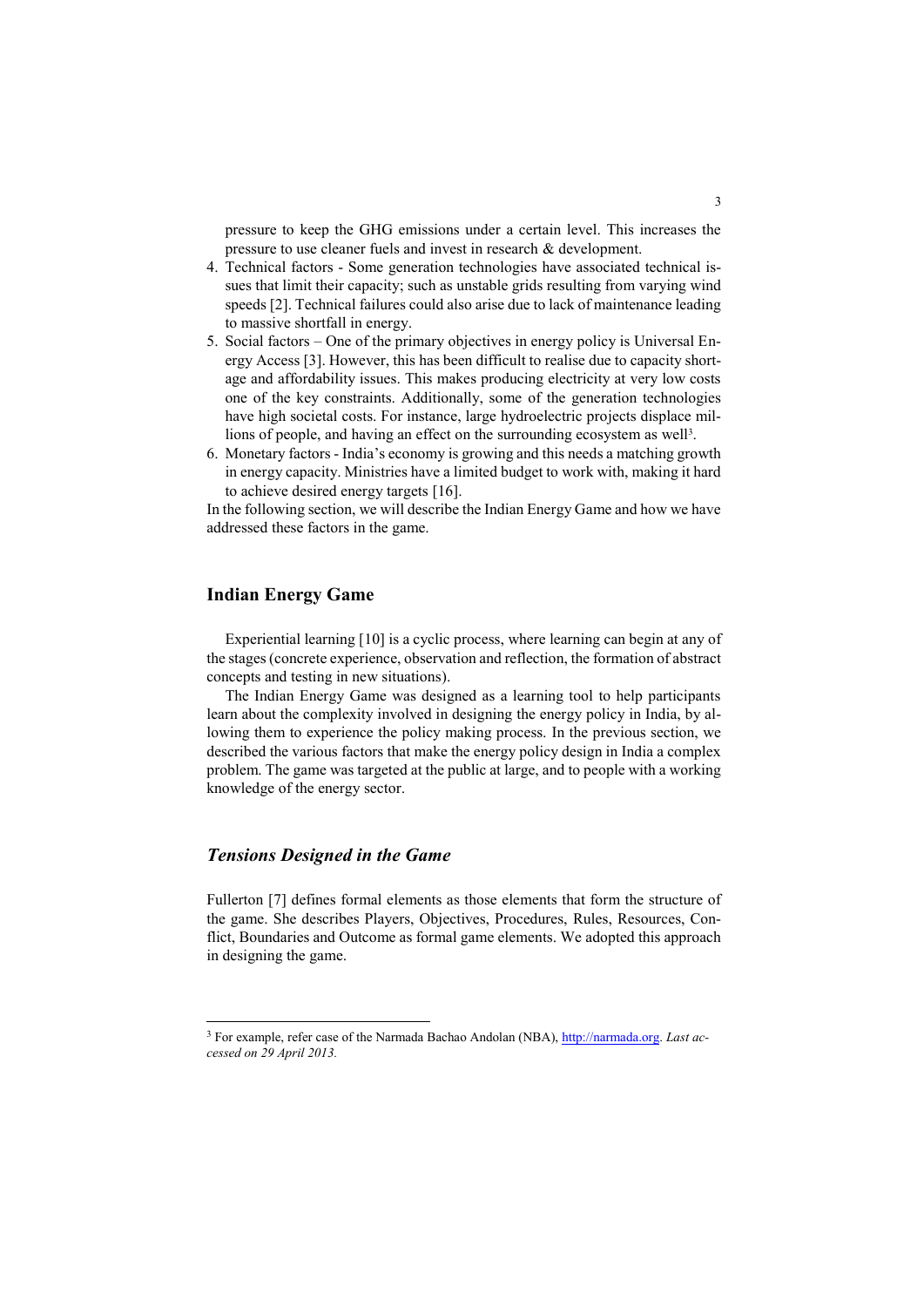The game has three roles modelled after the institutional structure for energy policy in India:

- 1. Ministry of Power (MoP)<sup>4</sup>: In the game, MoP controls the decisions about Coal based thermal plants, Hydroelectric Power plants and Natural Gas based thermal plants.
- 2. Department of Atomic Energy (DAE)<sup>5</sup>: In the game, DAE controls the decisions about Nuclear Energy.
- 3. Ministry of New and Renewable Energy (MNRE)<sup>6</sup>: In the game, MNRE controls decisions about Solar and Wind Energy.

Table 1 gives an overview of the elements designed in the game.

|                   |                         | Constraints |   |   |   |   |   |
|-------------------|-------------------------|-------------|---|---|---|---|---|
|                   |                         | I           | G | Е | S | T | М |
| Roles             | MoP                     | Y           |   |   |   |   |   |
|                   | <b>DAE</b>              | Y           |   |   |   |   |   |
|                   | <b>MNRE</b>             | Y           |   |   |   |   |   |
| Objectives        | <b>Emission</b> limit   |             | Y | Y |   |   |   |
|                   | Capacity Addition       |             | Y | Y |   |   |   |
|                   | Avg. cost of generation |             |   |   | Y |   |   |
| <b>Boundaries</b> | Five Year Plans         | Y           |   |   |   |   |   |
|                   | O&M and R&D costs       |             |   |   |   |   | Y |
| Resources         | Messages                | Y           | Y | Y | Y | Y | Y |
|                   | <b>Budgets</b>          |             |   |   |   |   | Y |

**Table 1. The Tensions designed in the game**

I= Institutional structure, G= Geo-political factors, E= Environmental factors, S= Social factors, T= Technical factors, M= Monetary factors

Together, the participants' objective is to design an energy mixture for additional capacity to be added in the 12th and 13th Five-Year Plans.

In the first round the participants play the  $12<sup>th</sup>$  Five-Year plan and in the second round they play the 13<sup>th</sup> Five-Year plan. Throughout the course of the game, the participants are provided with *messages*, which describe various constraints that the participants experience. For example, the message "90% of Natural Gas is imported" is provided to the MoP to inform them about that the availability of natural gas is dependent on political calm in the region. The message "Hydro projects will

4

-

<sup>4</sup> Ministry of Power, [http://powermin.nic.in/.](http://powermin.nic.in/) *Last Accessed on 29 April 2013.*

<sup>5</sup> Department of Atomic Energy[, http://www.dae.gov.in/.](http://www.dae.gov.in/) *Last Accessed on 29 April 2013.*

<sup>6</sup> Ministry of New and Renewable Energy, [http://www.mnre.gov.in/.](http://www.mnre.gov.in/) *Last Accessed on 29 April 2013.*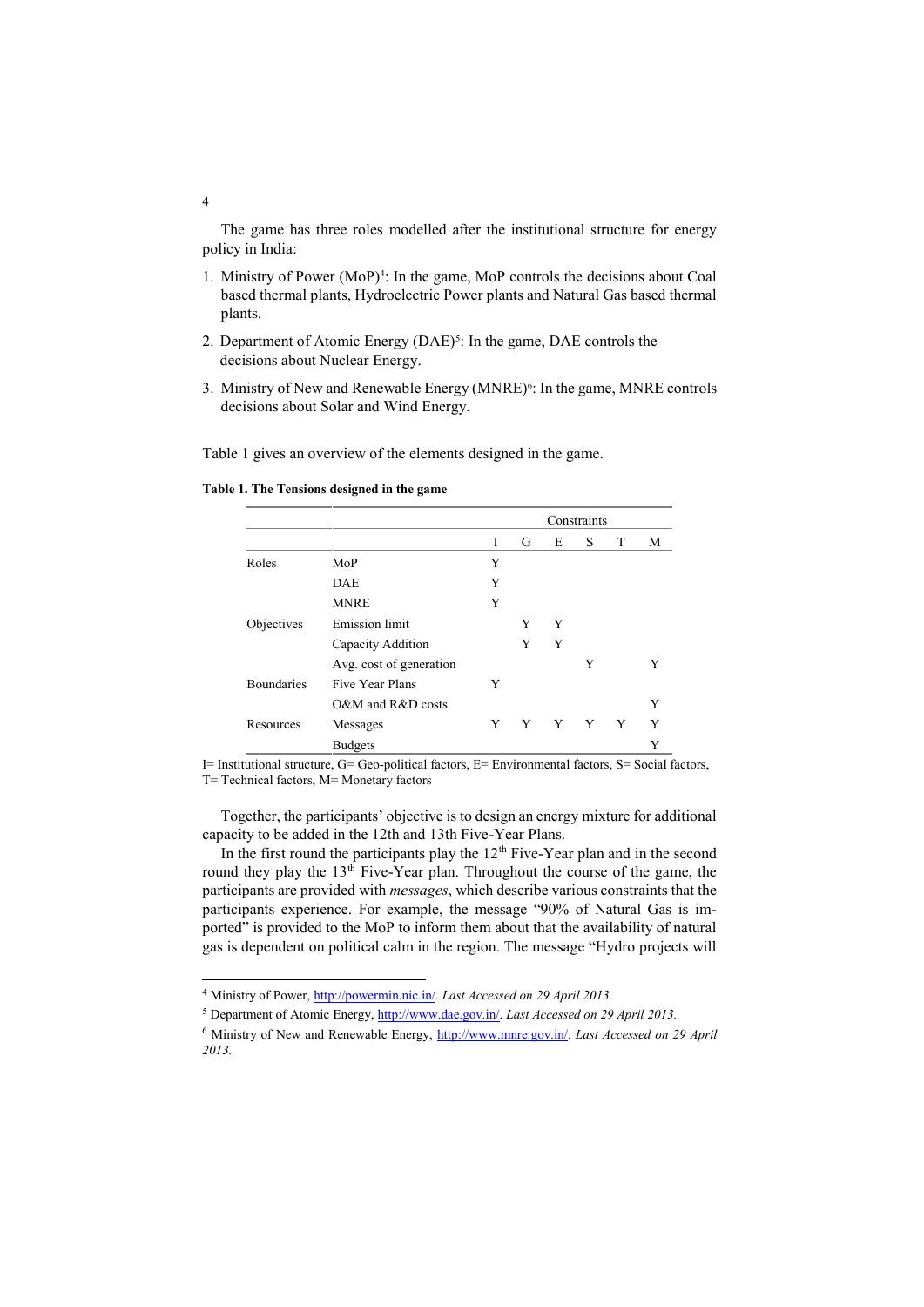displace people, for which the rehabilitation costs are high" is provided to the MoP to describe the social cost of building large hydroelectric projects. Technical factors such as unstable networks due to wind energy generation are also introduced through messages.

The participants have three objectives<sup>7</sup> they need to satisfy as a group. They need to

- add a capacity of  $76,000$  MW in the first round,
- maintain the price of generation per kWh at Rs. 3,
- and maintain  $CO<sub>2</sub>$  emission levels at 395 Million Tonnes of  $CO<sub>2</sub>$ .

Each of the ministries have a pre-defined budget to meet these targets. The objectives for the second round are dependent on the players' performance in the first round.

The game begins with a briefing session, where the facilitator describes the roles and objectives of the participants. This is followed by the game session. The first round of the game is typically played for around 45 minutes. This is followed by a debrief session for that round. The second round of the game is played for 20 minutes. The final debrief session is after the second round of the game where the participants provide feedback about their experiences in the game.

#### **Analysis of the results**

-

In each game session, we documented the background of the participants, captured interactions between the players throughout the course of the game, their responses to the messages provided to them and the debrief sessions. We have 9 game sessions and 6 play-tests  $8$  of the Indian Energy Game. These nine sessions had the following mix of participants:

- 1. Session 1 and 7: The participants had little or no knowledge about energy policy design in India.
- 2. Sessions 2 and 3: The team was a mixture of people who had a working knowledge of energy policy design and its complexity in India, people who worked in the energy sector and people who had little or no knowledge about energy policy design. Session 3 had a member from the Planning Commission as a participant.
- 3. Sessions 4, 5 and 6: The participants had a working knowledge of energy policy design and its complexity in India. Furthermore, they had a bias towards clean energy and were staunchly against the use of nuclear power.

 $<sup>7</sup>$  The calculations are either done manually, or preferably using a spreadsheet based calculator.</sup> We used a web-based application to help the participants with the calculations.

<sup>&</sup>lt;sup>8</sup> We used the iterative game design method [15] with multiple play-tests to design the game.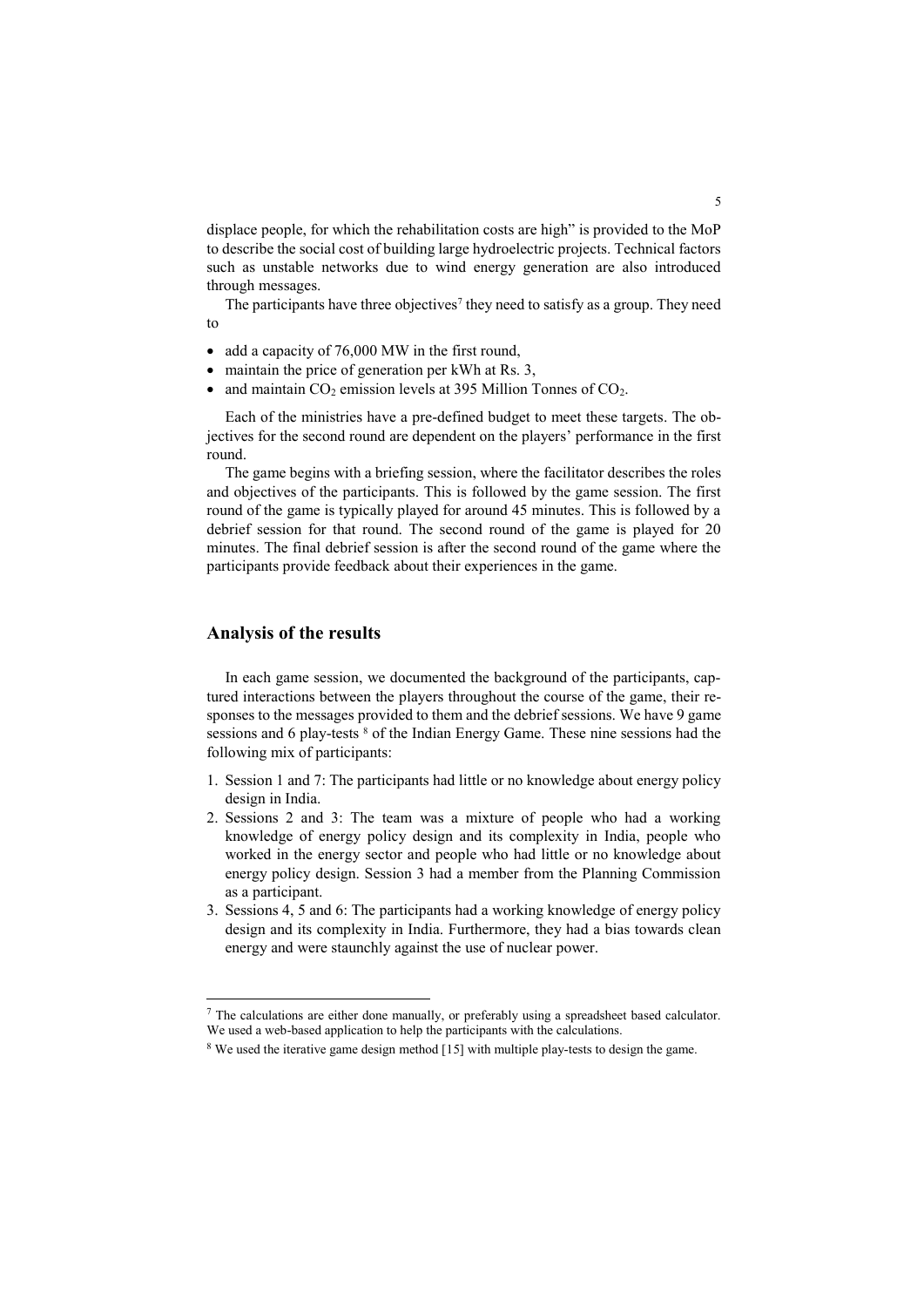4. Sessions 8 and 9: The participants had a working knowledge of energy policy design in India and were from the Indian Administrative Services (IAS).

# *Analysis of play: the tensions experienced in the game*

In order to understand whether the game helped the participants learn by experience, we will use data from the participants' feedback and the game-play data collected throughout the course of the game. We will corroborate them to analyse whether the participants' learnings translated into actions during the course of the game.

In Table 2 we present the feedback from the participants that was common across all nine sessions of the game, and the observations from the game-play.

| Participants' learning and experi-<br>ences | Observations from game-play data                                                                                                                                                                                                                                          |
|---------------------------------------------|---------------------------------------------------------------------------------------------------------------------------------------------------------------------------------------------------------------------------------------------------------------------------|
| High lifecycle cost of solar energy         | Refer Fig 4. The teams reduce the amount of<br>solar capacity added over the course of the<br>game.                                                                                                                                                                       |
| High reliance on coal based energy          | Refer Fig 2, 3 and 4. The teams begin the<br>game with a mixture that results in a high<br>cost of generation. They gradually reduce<br>the mean cost of generation by relying on<br>coal based energy sources.                                                           |
| lectricity                                  | Non-availability of inexpensive hydroe-Refer Fig 4. The teams begin with an aver-<br>age of 25% hydroelectricity. As constraints<br>about hydroelectricity are introduced in the<br>course of the game, the average share of in-<br>expensive hydroelectricity decreases. |

**Table 2. Experiences and feedback from the participants, common to the 9 game sessions**

Fig. 2, 3 and 4 show the mean costs of generation, mean emissions and mean composition of energy mixtures across all the nine sessions of the game, respectively. The duration of the game was divided into 20 bins of equal size.

For each of the observations in Table 2, it is seen that the teams begin with a premise based on their experience, experience the process of energy policy design and face the constraints themselves, resulting in the conceptualisation of a different composition of the energy mixture.

6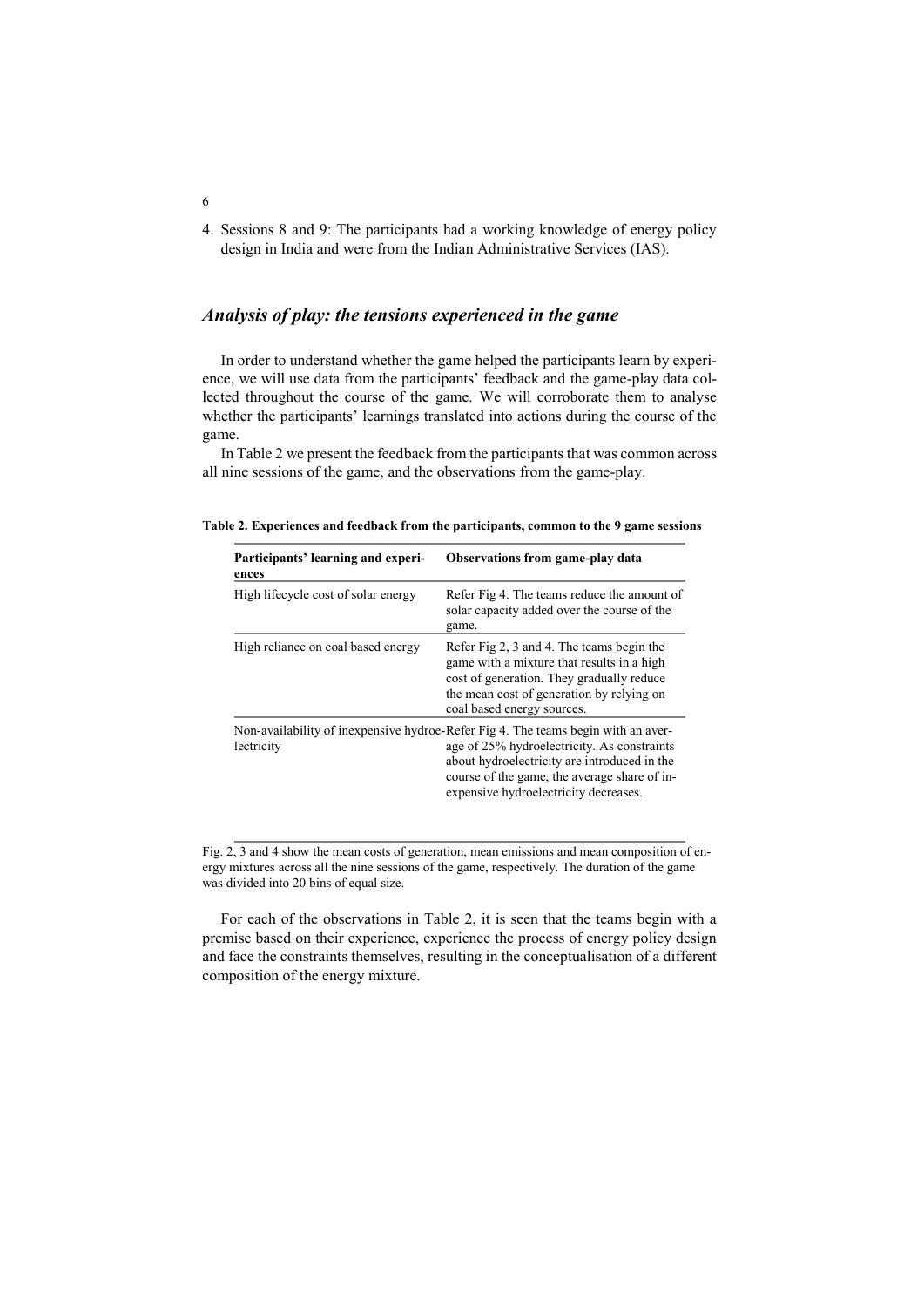#### **Fig. 2. Mean of the cost of generation across 9 game sessions**



**Fig. 3. Mean emissions across 9 game sessions**



**Fig. 4. Mean Composition of energy mixtures across 9 sessions**



In Table 3 we present the participants' learnings from game sessions 4, 5 and 6. Refer the previous section for the participants' background.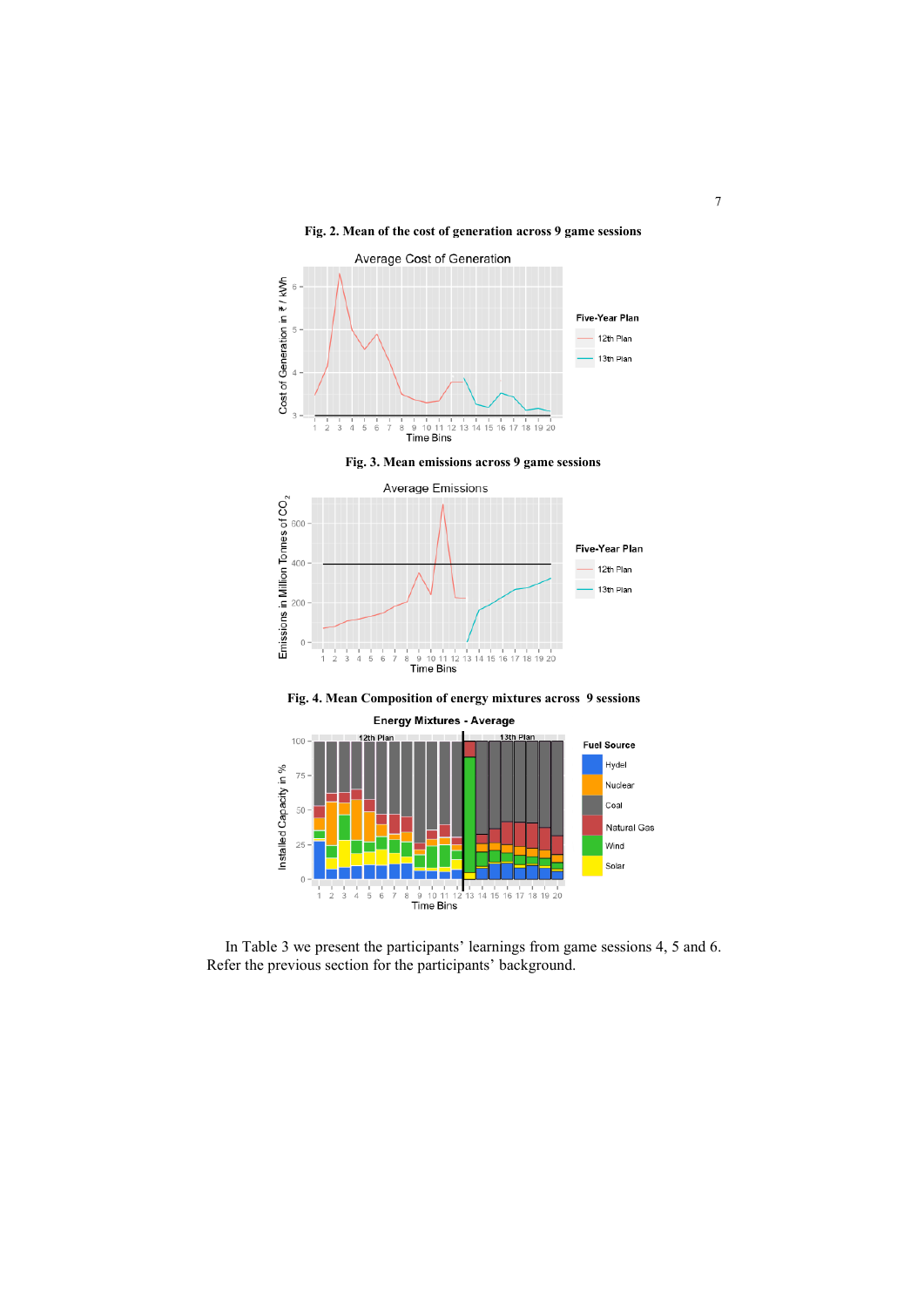**Table 3. Experiences and feedback from the participants from game sessions 4, 5 and 6.**

| Game Play de-<br>tails. | Participants' learning and experi-<br>ences                                                                                                                                                                                                                                            | <b>Observations from the game-</b><br>play data                                                                                                                                                         |  |  |
|-------------------------|----------------------------------------------------------------------------------------------------------------------------------------------------------------------------------------------------------------------------------------------------------------------------------------|---------------------------------------------------------------------------------------------------------------------------------------------------------------------------------------------------------|--|--|
| Session 4               | Tried a strategy of developing an en-<br>ergy mixture without coal<br>Game helped them understand better<br>the consequences of the same.                                                                                                                                              | Refer Fig 5. The team did not<br>use coal based power, and<br>eventually failed to meet the<br>energy requirements of the<br>country in the game.                                                       |  |  |
| Session 5               | The high financial and lifecycle emis-<br>sion consequences of installing solar<br>power became evident during the<br>course of the game.                                                                                                                                              | Refer Fig 6. The team began<br>with a high percentage of solar<br>power, which reduced the<br>available budget due to its<br>cost.                                                                      |  |  |
| Session 6.              | The game helped understand environ-<br>mental, social, monetary, institutional<br>and technical factors determining the<br>energy policy cannot be isolated<br>The game helped them understand the<br>environmental and societal costs of an<br>energy mixture without nuclear energy. | Refer Fig. 7. The graphs show<br>that the teams used no nuclear<br>power but generated 75% of<br>the power through coal,<br>thereby potentially increasing<br>emissions and decreasing coal<br>reserves |  |  |



**Fig. 5 Energy Mixture of Team 1 throughout the course of the game.**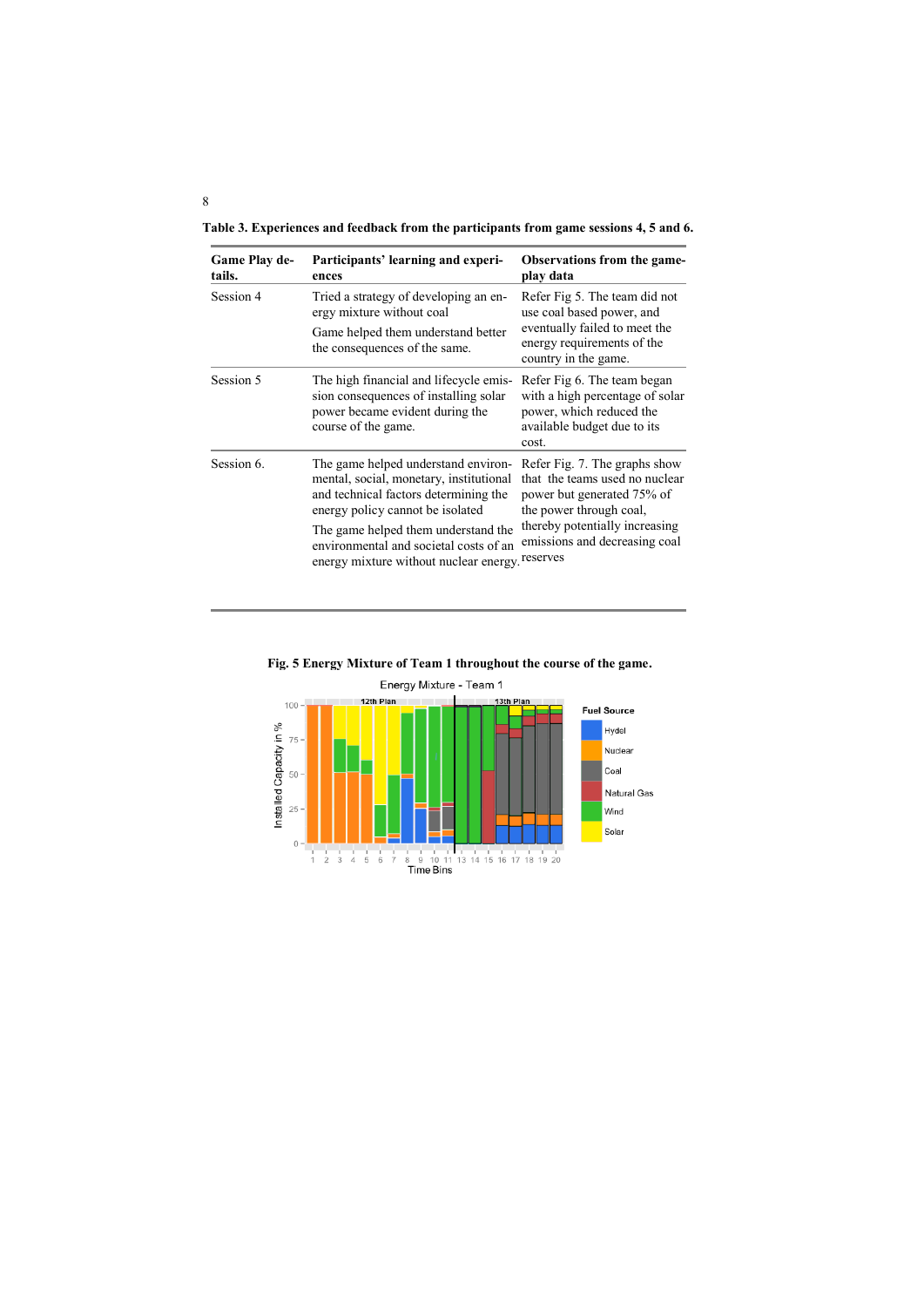

**Fig. 6 Energy Mixture of Team 2 throughout the course of the game.**

**Fig. 7 Energy Mixture of Team 3 throughout the course of the game**



Participants from session 4 decided not use coal based energy in the first round of the game. They experienced the consequences of the same; they failed to meet the capacity generation objective in the game. In order to meet the energy requirements, in the second round of the game their energy mixture had 55% coal based energy.

Participants from team 5 began the game with a 25% share of solar energy<sup>9</sup> in the mixture. They experienced the constraints of their strategy when the high cost of adding solar energy resulted in overshooting of the budget. The team gradually reduced the solar generation capacity, finishing the first round with no solar capacity installed. The team did not use solar generation capacity in the second round of the game.

-

<sup>9</sup> Currently, the total share of all renewable energy in India is 19% [16].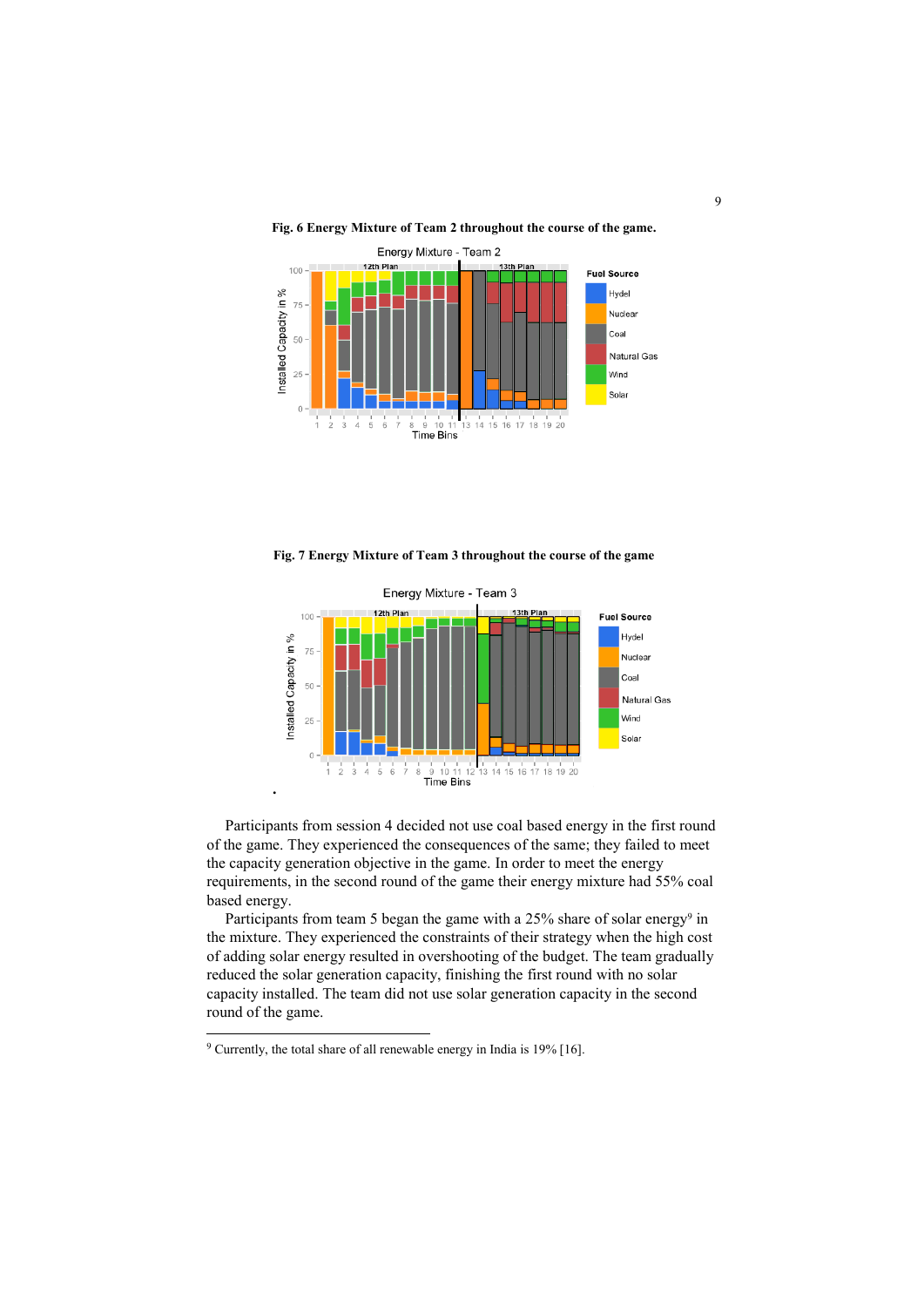Participants from team 6 decided not to use nuclear power. They experimented with various combinations of the energy mixture, as is evident from Fig. 7. They experienced the constraints of not using nuclear power, and finished the game with over 75% capacity generated by coal based energy.

For each of these sessions, the feedback provided by the participants has reflected their experiences in the game (as described in Table 3).

In these game sessions described above, the participants began the game with a certain set of preferences based on their concrete experiences. Thus, it is seen that the participants conceptualised and experimented with new strategies and learned experientially through the game about the consequences of their actions; thus helping them go through the learning cycle.

## **Conclusion and Future Work**

In this paper, we have described the Indian Energy Game; a multi-player game designed to sensitise the participants about the complexity of the energy policy design process in India. We have then described how the game presents this complexity to the players during the course of the game, followed by results from different sessions which show that the participants did indeed experience the tensions involved in the energy policy design process.

While we have nine runs of the game and multiple play-tests, the detailed analysis of results is subject for future work. Future plans to the game also include building a framework to measure the learning through the game and to measure its translation to real world, and additional layers of complexity by introducing the supply and distribution networks.

**Acknowledgments** We would like to thank Kees Meershoek for the first prototype of the game. We would also like to acknowledge that a portion of this work was carried out when the authors were part of NGIL, CSTEP and this portion was funded by Jamsetji Tata Trust, India and the Next Generation Infrastructure Foundation, Netherlands.

#### **References**

- [1] Abt, C. C. (1987). *Serious games*. University Press of Amer.
- [2] Ackermann, T. (Ed.). (2005). *Wind power in power systems* (Vol. 140). Chichester, UK: John Wiley.
- [3] Ahn, S.-J., & Graczyk, D. (2012). *Understanding Energy Challenges in India: Policy, Players and Issues.* OECD/International Energy Agency.
- [4] Buis, D. E. (2008). Gaming-Business Acceleration. *Why Do Games Work?: In Search of the Active Substance*, 191.
- [5] Duke, R. D. (1974). *Gaming: the future's language*. New York: Sage Publications.
- [6] Duke, R. D., & Geurts, J. (2004). *Policy games for strategic management*. Purdue University Press.